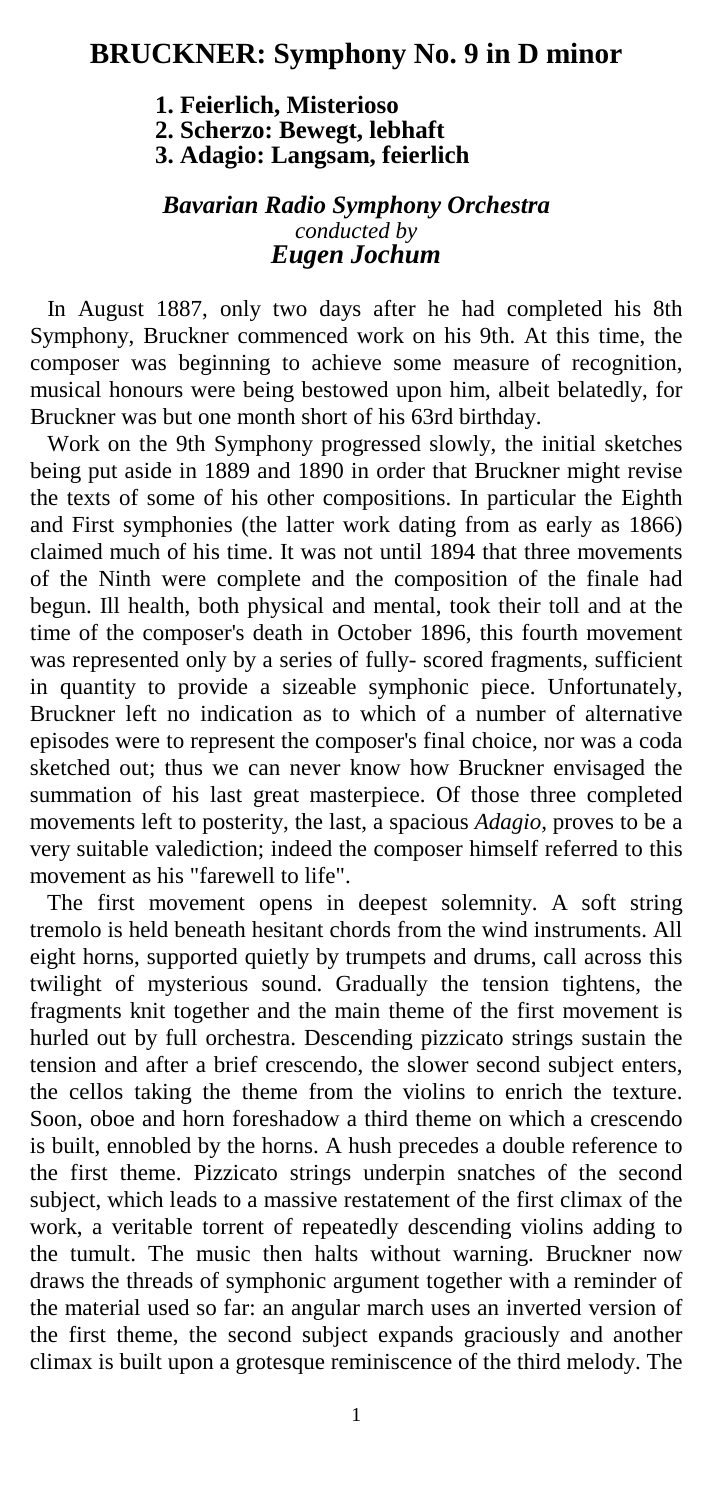third and fourth horns ring out in a brief fanfare and a gentle chorale for brass brings in the

coda over a menacing drum roll. The strings play a five-note figure from the opening of the work over and over again and blazing trumpets finally weld this motif into the whirling fury of the closing bars.

 The first movement's awe-inspiring range of musical mountain peaks and mysterious chasms is succeeded by a *Scherzo* of powerful determination. A keyless chord on woodwind ushers in a disturbed descending pizzicato figure which strides irregularly forward until a climax is reached and a gigantic, insistent theme is hammered out culminating in a massive affirmation of the very figure hinted at by the descending pizzicato strings. An angry, more dissonant climax rounds off the opening passage of the movement and soft drum strokes lead to a development of the themes which are fully restated, at the close of this *Scherzo* section, in two climaxes similar to the earlier ones. The contrasting *Trio* section moves more rapidly. It hastens along over a throbbing accompaniment and although a lyrical melody attempts to bring some relaxation, the violins soon recommence their breathless career. Eventually the lyrical theme is expounded more fully, but the disturbed, rushing strings have the last word before the identical repeat of the whole gigantic peasant dance of a *Scherzo*  rounds off the movement.

 A gentle, yet impassioned cry from the strings, followed by the warm intonation of the lower brass, announces the great *Adagio.*  Fullness of tone in the large orchestra is enhanced, in this movement, by the replacement of four of the horns by tubas-two tenor and two bass. A rising, lyrical theme ensues, but a four-note phrase (oboe, then horn) is given greater attention and it is from this that a two-peaked outburst is fashioned, topped by a repeated trumpet figure. The second subject enters after another of Bruckner's soft brass chorales, it is an expansive melody but the composer does not dwell upon it. The oboe soon announces an inverted version and then strings, in a brighter, more sanguine mood, muse upon this inversion. The opening theme appears but again Bruckner does not develop it, the striding crescendo that follows being only very loosely based upon it. A bridge passage now leads to a further onslaught from one of the two peaks of the first double climax, followed by the optimistic inversion of the second theme. Unexpectedly, a phrase from the first subject is used in a concise, daring modulation, strings pontificate momentarily and the summing up commences. Over quiet, clashing woodwind a fragment of the first melody is built up. The second theme enters over a tramping bass, broken string phrases create a sense of urgency, the drums crash in and a magnificent, dissonant torrent of sound, allied rhythmically to the second subject, ends with a silence which arrives with dramatic suddenness. *A* mild crescendo fails to reach the expected trumpet- topped peak and the violins descend until a heartsearching flute solo hovers over trembling strings. The ethereal ascent of the first melody from this solemn *Adagio* closes the incomplete Ninth Symphony in an atmosphere of confident serenity.